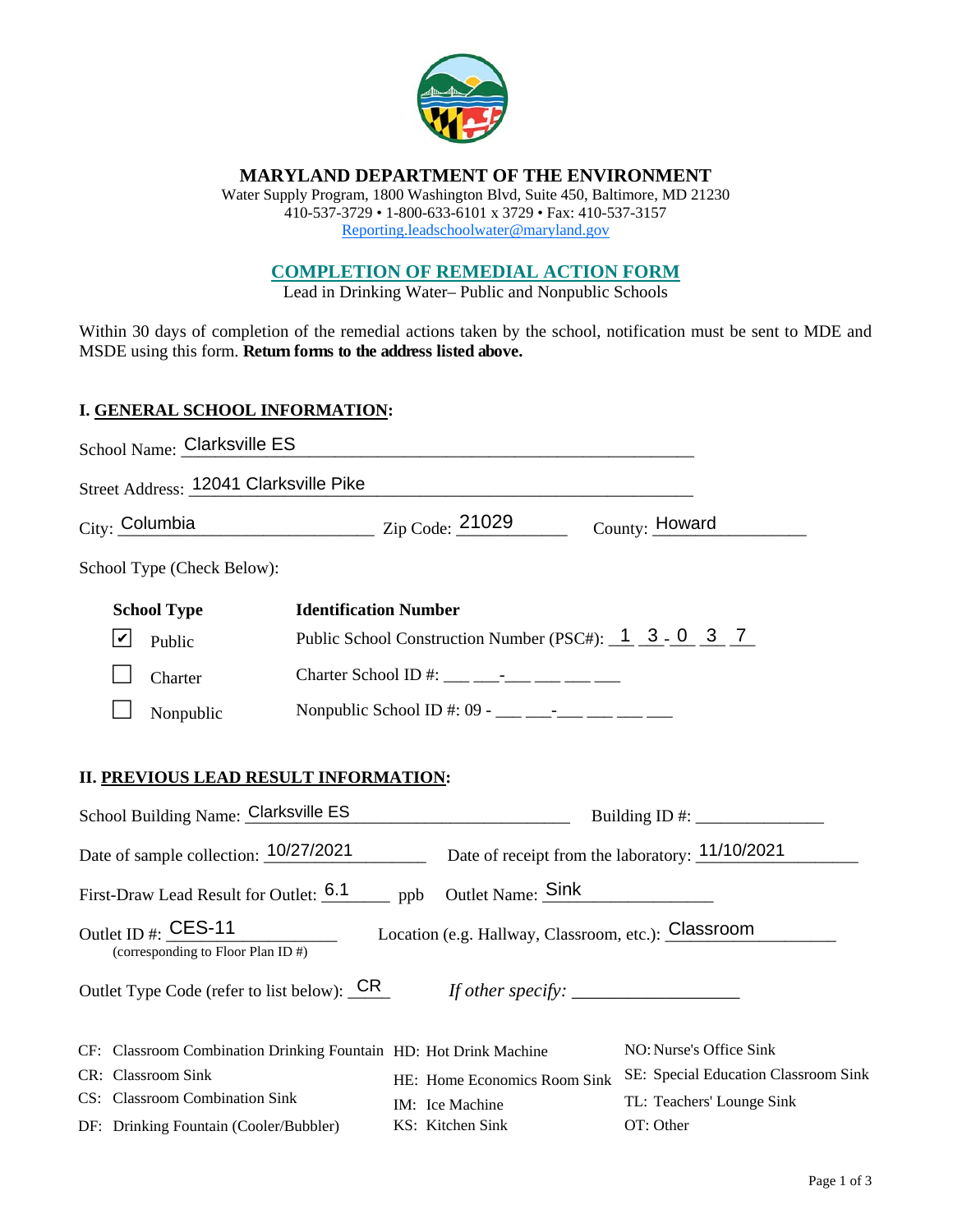## **III. REMEDIAL ACTIONS COMPLETED:**

Please check the appropriate boxes below that best describes the school's actions taken to remediate the elevated level of lead found in the drinking water samples of this specific outlet. For multiple drinking water outlets with elevated lead levels, complete this form for **each** drinking water outlet. **Attach any additional details about Remedial Actions Completed to this form.** 

Date(s) of Remediation:  $\frac{1/10/2022}{\sqrt{10/10}}$ 

Check all that apply:

|              | Permanently closed access to outlet (e.g., physically disconnect from water supply system).                                                                                                                                                         |
|--------------|-----------------------------------------------------------------------------------------------------------------------------------------------------------------------------------------------------------------------------------------------------|
|              | Removed the outlet.                                                                                                                                                                                                                                 |
|              | Installed and maintained a point of use filter at the outlet.                                                                                                                                                                                       |
|              | Repaired the outlet, plumbing, or service line contributing to the elevated level of lead.                                                                                                                                                          |
|              | Reconfigured the outlet, plumbing, or service line contributing to the elevated level of lead.                                                                                                                                                      |
| $\checkmark$ | Replaced the outlet, plumbing, or service line contributing to the elevated level of lead.                                                                                                                                                          |
|              | Installed and maintained automatic flushing of outlets after testing confirms that the lead level in the outlet<br>after flushing is not elevated. (Removed statement about automatic flushing not being acceptable for water<br>fountains/coolers) |
|              | Provided bottled water that meets all National Primary Drinking Water regulations; Complete and attach a<br>Bottle water Certification Form.                                                                                                        |
|              | Checked grounding wires.                                                                                                                                                                                                                            |
|              |                                                                                                                                                                                                                                                     |
|              | IV. POST-REMEDIATION FOLLOW-UP SAMPLE COLLECTION:                                                                                                                                                                                                   |
|              | <b>ARAA</b><br>non                                                                                                                                                                                                                                  |

| Laboratory: AMA<br>Laboratory Certification ID #: $262$                         |                                                                                                                                 |
|---------------------------------------------------------------------------------|---------------------------------------------------------------------------------------------------------------------------------|
|                                                                                 | Sample Type: $\boxed{\smile}$ First-draw $\boxed{\phantom{a}}$ Flushed (only if automated flushing is the means of remediation) |
| Follow Up Lead Result for Outlet: 0.71 ppb Date of sample collection: 2/18/2022 |                                                                                                                                 |
| Outlet Returned to Service?: $\boxed{\triangleright}$ Yes $\boxed{\square}$ No  | Date Returned to Service: 2/24/2022                                                                                             |
| Name of Person Responsible for Remediation: Randy Moore                         |                                                                                                                                 |
| Phone #: $410-313-7084$                                                         | Email: randy_moore@hcpss.org                                                                                                    |